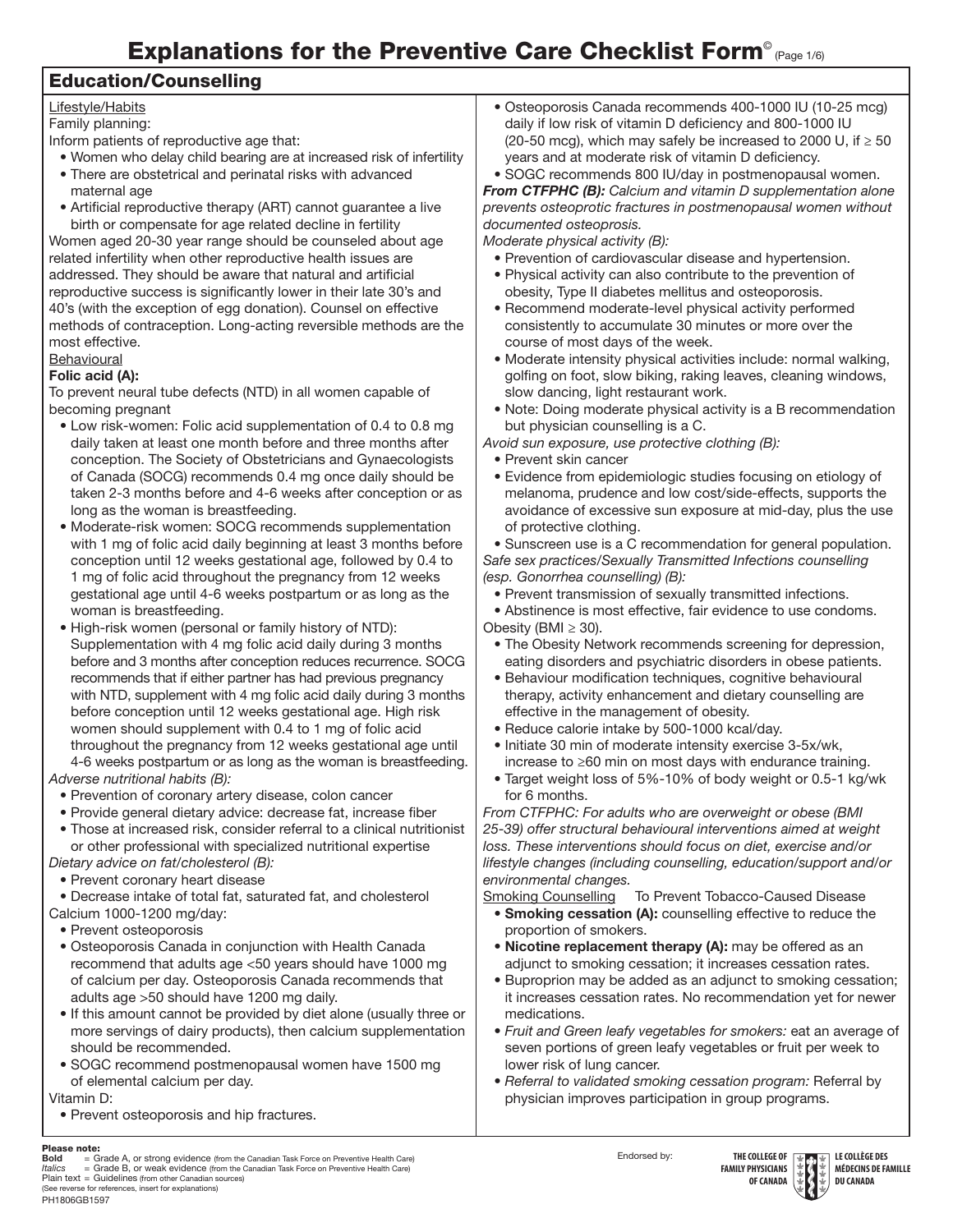## Explanations for the Preventive Care Checklist Form<sup>®</sup> (Page 2/6)

### Education/Counselling cont'd

| <b>Alcohol Counselling</b><br>• Prevent Alcohol related Morbidities<br>• Case finding for problem drinking (B): Standardized<br>questionnaires (e.g. CAGE, AUDIT) and/or patient inquiry.<br>• Counselling for problem drinking (B): Clarify association<br>between alcohol consumption and alcohol-related<br>consequences; advice to reduce consumption.<br>Elderly<br>• Cognitive Assessment (B): Do not screen asymptomatic adults<br>$(\geq 65$ yrs) for cognitive impairment.<br>. When caregivers or informants describe cognitive decline in an<br>individual, these observations should be taken very seriously;<br>cognitive assessment and careful follow-up are indicated (A).<br>• Memory complaints by patient or caregiver should be<br>evaluated and the individual followed to assess progression (B).<br>• Fall assessment:<br>· Good evidence to perform multidisciplinary post-fall<br>assessment on elderly patients who have a history of falls<br>or to refer elderly patients to multidisciplinary post-fall<br>assessment teams, where such a service is available (A).<br>• There is insufficient evidence to support including assessment<br>and counselling of elderly patients for the risk of falling in the<br>routine health exam of the elderly.<br>To prevent periodontal disease, and oral cancer<br>Oral Hygiene<br>• Brushing/flossing teeth (A, B): Flossing teeth is effective to<br>preventing gingivitis in adults. Brushing teeth is essential in the<br>application of fluoride dentifrice to prevent dental caries (A)<br>and prevention of gingivitis (B). |                                                                                                                           | • Fluoride (toothpaste/supplement) (A): Daily use of fluoride<br>toothpaste gives significant reductions in decay and/or daily<br>fluoride supplements (only where water fluoride levels are less<br>than optimal).<br>• Tooth scaling and prophylaxis (B): In periodontally healthy<br>patients, intensive professional oral hygiene and prophylaxis<br>prevents chronic gingivitis and periodontitis. Annual scaling<br>provides no additional benefit for those who maintain good<br>oral hygiene.<br>• Smoking cessation (A, B): To reduce the risk of oral cancer.<br>Intervention programs have reduced the incidence of<br>precancerous lesions. Also prevents periodontal disease due<br>to smoking (B).<br>Personal Safety<br>• Seat belts (B): Prevent injury from Motor Vehicle Collisions.<br>Physicians can influence significant short-term improvement in<br>seat belt use.<br>. Noise control programs/hearing protection (A): Good<br>evidence to support noise control programs and hearing<br>protection but no comment made on impact of physician<br>counselling.<br>Parents with children <15 years of age<br>· Poison control prevention (B): Counselling on prevention of<br>poisoning and poison control centre phone number stickers<br>to the parents of young children.<br>• Smoke detectors, non-flammable sleepwear and hot water<br>thermostat settings (B): Counselling can increase the number<br>of safety features in the home but impact on injury is unknown. |  |
|---------------------------------------------------------------------------------------------------------------------------------------------------------------------------------------------------------------------------------------------------------------------------------------------------------------------------------------------------------------------------------------------------------------------------------------------------------------------------------------------------------------------------------------------------------------------------------------------------------------------------------------------------------------------------------------------------------------------------------------------------------------------------------------------------------------------------------------------------------------------------------------------------------------------------------------------------------------------------------------------------------------------------------------------------------------------------------------------------------------------------------------------------------------------------------------------------------------------------------------------------------------------------------------------------------------------------------------------------------------------------------------------------------------------------------------------------------------------------------------------------------------------------------------------------------------------------------------------------------|---------------------------------------------------------------------------------------------------------------------------|----------------------------------------------------------------------------------------------------------------------------------------------------------------------------------------------------------------------------------------------------------------------------------------------------------------------------------------------------------------------------------------------------------------------------------------------------------------------------------------------------------------------------------------------------------------------------------------------------------------------------------------------------------------------------------------------------------------------------------------------------------------------------------------------------------------------------------------------------------------------------------------------------------------------------------------------------------------------------------------------------------------------------------------------------------------------------------------------------------------------------------------------------------------------------------------------------------------------------------------------------------------------------------------------------------------------------------------------------------------------------------------------------------------------------------------------------------------------------------------------------|--|
| <b>Physical Examination</b>                                                                                                                                                                                                                                                                                                                                                                                                                                                                                                                                                                                                                                                                                                                                                                                                                                                                                                                                                                                                                                                                                                                                                                                                                                                                                                                                                                                                                                                                                                                                                                             |                                                                                                                           |                                                                                                                                                                                                                                                                                                                                                                                                                                                                                                                                                                                                                                                                                                                                                                                                                                                                                                                                                                                                                                                                                                                                                                                                                                                                                                                                                                                                                                                                                                    |  |
| <b>Blood Pressure</b><br>From CTFPHC: For those without a previous diagnosis of<br>hypertension, measure blood pressure (BP) to screen for<br>hypertension. Measure BP at all appropriate visits. BP should<br>be measured according to the current techniques described in<br>the Canadian Hypertension Education Program (CHEP)<br>recommendations.<br>From CHEP: Target BP of <140/90 in most patients, <130/80 in diabetics.<br>Consider target sBP <120 in high risk patients.                                                                                                                                                                                                                                                                                                                                                                                                                                                                                                                                                                                                                                                                                                                                                                                                                                                                                                                                                                                                                                                                                                                     |                                                                                                                           | Waist to Hip Ratio (WHR): WHR >1.0 for men and >0.85 for women<br>is considered a marker for abdominal obesity.<br>Waist circumference (WC):<br>• A WC above 102 cm (40 in) for men and 88 cm (35 in) for<br>women is associated with increased risk of type 2 diabetes,<br>coronary heart disease and hypertension.<br>. The WC should be used in those with a BMI between 18.5<br>and 34.9 to identify additional risk.<br>Screening for hearing impairment in elderly (B):                                                                                                                                                                                                                                                                                                                                                                                                                                                                                                                                                                                                                                                                                                                                                                                                                                                                                                                                                                                                                      |  |
| Visit   Diagnosis of hypertension if:                                                                                                                                                                                                                                                                                                                                                                                                                                                                                                                                                                                                                                                                                                                                                                                                                                                                                                                                                                                                                                                                                                                                                                                                                                                                                                                                                                                                                                                                                                                                                                   | Alternative diagnosis:                                                                                                    | . All of the following have high sensitivity to detect hearing loss                                                                                                                                                                                                                                                                                                                                                                                                                                                                                                                                                                                                                                                                                                                                                                                                                                                                                                                                                                                                                                                                                                                                                                                                                                                                                                                                                                                                                                |  |
| Urgency/emergency:<br>1<br>● Asymptomatic DBP ≥130<br>• Hypertensive encephalopathy<br>• Acute aortic dissection<br>• Acute left ventricular failure<br>• Acute coronary syndrome,<br>Acute kidney injury, Intracranial<br>hemorrhage, Acute ischemic stoke,<br>Eclampsia of pregnancy                                                                                                                                                                                                                                                                                                                                                                                                                                                                                                                                                                                                                                                                                                                                                                                                                                                                                                                                                                                                                                                                                                                                                                                                                                                                                                                  | Ambulatory BP<br>Monitoring: mean<br>awake $\geq$ 135/85 or<br>mean 24hr SBP<br>≥130/80<br>Home BP: avg.<br>$\geq$ 135/85 | . Whispered voice test: Whispered-voice, out of field of vision<br>· Audioscope<br>• Inquiry: Ask the patient about any hearing difficulty<br>Snellen test (B):<br>. In elderly, reliably detects reduced visual acuity.<br>$Pap(B)$ :<br>Among women who have no symptoms of cervical cancer and who<br>have ever been sexually active, screen for cervical cancer with Pap<br>tests. Recommendations do not apply to women with symptoms of<br>cervical cancer, previous abnormal results on screening (unless<br>cleared to return to normal screening), those without a cervix,<br>immunosuppressed, or limited life expectancy.                                                                                                                                                                                                                                                                                                                                                                                                                                                                                                                                                                                                                                                                                                                                                                                                                                                               |  |
| $\overline{2}$<br>Target end-organ damage,<br>DM, CKD or BP ≥180/110                                                                                                                                                                                                                                                                                                                                                                                                                                                                                                                                                                                                                                                                                                                                                                                                                                                                                                                                                                                                                                                                                                                                                                                                                                                                                                                                                                                                                                                                                                                                    |                                                                                                                           |                                                                                                                                                                                                                                                                                                                                                                                                                                                                                                                                                                                                                                                                                                                                                                                                                                                                                                                                                                                                                                                                                                                                                                                                                                                                                                                                                                                                                                                                                                    |  |
| ≥160/100<br>3                                                                                                                                                                                                                                                                                                                                                                                                                                                                                                                                                                                                                                                                                                                                                                                                                                                                                                                                                                                                                                                                                                                                                                                                                                                                                                                                                                                                                                                                                                                                                                                           |                                                                                                                           | For women aged 25-29 years, screen every 3 years<br>For women aged 30-69 years, screen every 3 years<br>For women aged 70 years and older who have undergone                                                                                                                                                                                                                                                                                                                                                                                                                                                                                                                                                                                                                                                                                                                                                                                                                                                                                                                                                                                                                                                                                                                                                                                                                                                                                                                                       |  |
| $4 - 5$<br>≥140/90                                                                                                                                                                                                                                                                                                                                                                                                                                                                                                                                                                                                                                                                                                                                                                                                                                                                                                                                                                                                                                                                                                                                                                                                                                                                                                                                                                                                                                                                                                                                                                                      |                                                                                                                           |                                                                                                                                                                                                                                                                                                                                                                                                                                                                                                                                                                                                                                                                                                                                                                                                                                                                                                                                                                                                                                                                                                                                                                                                                                                                                                                                                                                                                                                                                                    |  |
| Should be measured at all appropriate primary care visits.                                                                                                                                                                                                                                                                                                                                                                                                                                                                                                                                                                                                                                                                                                                                                                                                                                                                                                                                                                                                                                                                                                                                                                                                                                                                                                                                                                                                                                                                                                                                              |                                                                                                                           | adequate screening (3 successive negative Pap test results in the<br>last 10 years), stop screening. Continue to screen until 3 negative<br>tests are obtained                                                                                                                                                                                                                                                                                                                                                                                                                                                                                                                                                                                                                                                                                                                                                                                                                                                                                                                                                                                                                                                                                                                                                                                                                                                                                                                                     |  |

PH1806GB1597 **Bold** = Grade A, or strong evidence (from the Canadian Task Force on Preventive Health Care)<br>*Italics* = Grade B, or weak evidence (from the Canadian Task Force on Preventive Health Care)<br>Plain text = Guidelines (from oth



**MÉDECINS DE FAMILLE DU CANADA**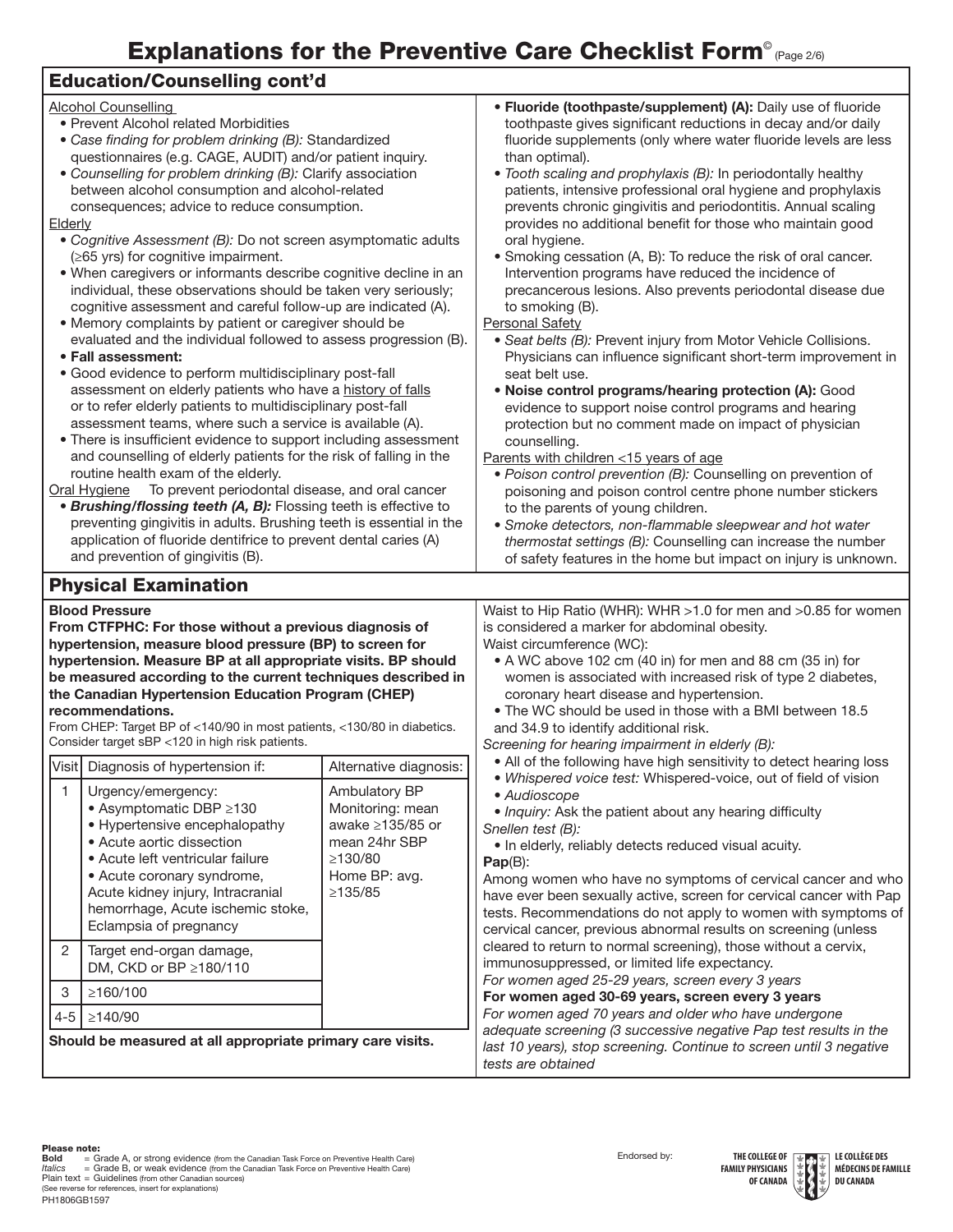# Explanations for the Preventive Care Checklist Form<sup>®</sup> (Page 3/6)

#### Investigations/Labs

| Screening for Breast Cancer:<br>Screen for breast cancer with mammography. Average risk<br>individuals include those without a personal history of breast<br>cancer, no history of breast cancer in a first degree relative, no<br>BRCA 1/2 mutation, and no history of chest wall radiation<br>For women aged 50-74 years, screen every 2-3 years.                                                                                                                                                                                                                                                                                                                                                                                                                                                                                                                                                                                                                                                                                                                                                                                                                                                                                                              | Screening for Lung Cancer (B):<br>Low dose CT scan q1year (age 55-74) if risk factors (30 pack-<br>year, currently smoke or quit less than 15 years ago) up to 3<br>consecutive times.<br>Screening Abdominal Aortic Aneurysm (B): Abdominal ultrasound                                                                                                                                                                                                                                                                                                                                                                                                                                                                                                                                                                                                                                                                                                                                                                                                                                 |                                                                                                                                                                                                                                                                                                       |
|------------------------------------------------------------------------------------------------------------------------------------------------------------------------------------------------------------------------------------------------------------------------------------------------------------------------------------------------------------------------------------------------------------------------------------------------------------------------------------------------------------------------------------------------------------------------------------------------------------------------------------------------------------------------------------------------------------------------------------------------------------------------------------------------------------------------------------------------------------------------------------------------------------------------------------------------------------------------------------------------------------------------------------------------------------------------------------------------------------------------------------------------------------------------------------------------------------------------------------------------------------------|-----------------------------------------------------------------------------------------------------------------------------------------------------------------------------------------------------------------------------------------------------------------------------------------------------------------------------------------------------------------------------------------------------------------------------------------------------------------------------------------------------------------------------------------------------------------------------------------------------------------------------------------------------------------------------------------------------------------------------------------------------------------------------------------------------------------------------------------------------------------------------------------------------------------------------------------------------------------------------------------------------------------------------------------------------------------------------------------|-------------------------------------------------------------------------------------------------------------------------------------------------------------------------------------------------------------------------------------------------------------------------------------------------------|
| <b>Screening for Colorectal Cancer (B):</b>                                                                                                                                                                                                                                                                                                                                                                                                                                                                                                                                                                                                                                                                                                                                                                                                                                                                                                                                                                                                                                                                                                                                                                                                                      | once for males age 65-80. Do not screen men older than age 80<br>and do not screen women for abdominal aortic aneurysm.                                                                                                                                                                                                                                                                                                                                                                                                                                                                                                                                                                                                                                                                                                                                                                                                                                                                                                                                                                 |                                                                                                                                                                                                                                                                                                       |
| For those at average risk (no personal or familial risk factors).<br>• Ages 50-59 (weak recommendation)                                                                                                                                                                                                                                                                                                                                                                                                                                                                                                                                                                                                                                                                                                                                                                                                                                                                                                                                                                                                                                                                                                                                                          | Bone Mineral Density: Screen for osteoporosis                                                                                                                                                                                                                                                                                                                                                                                                                                                                                                                                                                                                                                                                                                                                                                                                                                                                                                                                                                                                                                           |                                                                                                                                                                                                                                                                                                       |
| • Ages 60-74 (strong recommendation)<br>· Either 1. FOBT (fecal immunochemical testing (FIT) or high<br>sensitivity g-FOBT) every 2 years<br><b>OR</b><br>• 2. Flexible sigmoidoscopy<br>Screening for sexually transmitted infections in high risk populations:                                                                                                                                                                                                                                                                                                                                                                                                                                                                                                                                                                                                                                                                                                                                                                                                                                                                                                                                                                                                 | From CTFPHC (B):<br>To prevent fragility fractures: Screen postmenopausal women by<br>DEXA if over 65 years of age or have a history of previous<br>fracture, or have a have an Osteoporosis Risk Assessment<br>Instrument score ≥9 or have a SCORE score ≥6.<br>From Osteoporosis Society of Canada:<br>Indications for measuring bone mineral density                                                                                                                                                                                                                                                                                                                                                                                                                                                                                                                                                                                                                                                                                                                                 |                                                                                                                                                                                                                                                                                                       |
| · Sexually active youth <25 years old<br>• Sexual contacts of individuals known to/suspected to have                                                                                                                                                                                                                                                                                                                                                                                                                                                                                                                                                                                                                                                                                                                                                                                                                                                                                                                                                                                                                                                                                                                                                             | Older Adults (age ≥50 yr)                                                                                                                                                                                                                                                                                                                                                                                                                                                                                                                                                                                                                                                                                                                                                                                                                                                                                                                                                                                                                                                               | Younger adults (age <50 yr)                                                                                                                                                                                                                                                                           |
| an STI<br>• Sex workers and their sexual partners<br>• Individuals with new sexual partners or >2 sexual partners in<br>the past year<br>• Serially monogamous individuals who have had a series of one<br>partner relationships over time<br>· Individuals not using contraception or using only non-barrier<br>methods of contraception, those using injection drugs<br>• Substance use especially in association with sex, individuals<br>engaging in unsafe sexual practices<br>• Individuals who require "survival sex"<br>• Homeless populations or those with street involvement<br>· Individuals engaging in anonymous sexual partnering<br>• Victims of sexual assault/abuse<br>. Those who have had previous STIs<br>• Syphilis (A): Serology testing<br>• Gonorrhea (A): If asymptomatic, use nucleic acid amplification<br>testing (NAAT) for cervical or urine testing in women and for<br>urine testing in men<br>- If symptomatic, both culture and NAAT testing should be done<br>- Culture is the only method for oropharyngeal and rectal testing<br>• Chlamydia (B): Screen with culture or polymerase chain<br>reaction. Urine testing available.<br>• Hepatitis B virus (HBV): Screen with hepatitis B surface<br>antigen (HBsAg) in blood. | Age ≥65 yr (both women and men)<br>Clinical risk factors for fracture<br>(menopausal women, men age<br>50-64 yr):<br>Fragility fracture after age 40 yr<br>Prolonged use of glucocorticoids*<br>Use of other high-risk medications†<br>Parental hip fracture<br>Vertebral fracture or osteopenia<br>identified on radiography<br>Current smoking<br>High alcohol intake<br>Low body weight (<60 kg) or<br>major weight loss (>10% of<br>body weight at age 25 yr)<br>Rheumatoid arthritis<br>Other disorders strongly<br>associated with osteoporosis                                                                                                                                                                                                                                                                                                                                                                                                                                                                                                                                   | Fragility fracture<br>Prolonged use of<br>glucocorticoids*<br>Use of other high-risk<br>medications†<br>Hypogonadism or premature<br>menopause (age<45 yr)<br>Malabsorption syndrome<br>Primary hyperparathyroidism<br>Other disorders strongly<br>associated with rapid bone<br>loss and/or fracture |
|                                                                                                                                                                                                                                                                                                                                                                                                                                                                                                                                                                                                                                                                                                                                                                                                                                                                                                                                                                                                                                                                                                                                                                                                                                                                  | *At least three months cumulative therapy in the previous year at<br>a prednisone-equivalent dose ≥7.5 mg daily.<br>†For example, aromatase inhibitors or androgen deprivation<br>therapy.<br>Screening for Diabetes:<br>CDA: All patients should be evaluated annually for type 2 diabetes                                                                                                                                                                                                                                                                                                                                                                                                                                                                                                                                                                                                                                                                                                                                                                                             |                                                                                                                                                                                                                                                                                                       |
| • Hepatitis C (B): Screen with hepatitis C antibody and<br>hepatitis C RNA if at risk.<br>Screening for HIV infection in the following:<br>• Individuals requesting an HIV test<br>• Individuals with symptoms and signs of HIV infection<br>· Individuals with illnesses associated with a weakened immune<br>system or a diagnosis of tuberculosis<br>. Unprotected anal or vaginal intercourse or use of shared drug<br>equipment with a partner whose HIV status is known to be<br>positive<br>• Pregnant or planning a pregnancy; and their partners as<br>appropriate<br>· Victims of sexual assault                                                                                                                                                                                                                                                                                                                                                                                                                                                                                                                                                                                                                                                       | risk<br>Screen for type 2 diabetes (T2DM) with a fasting plasma glucose<br>(FPG) and/or A1C every 3 years after 40 years of age (or earlier if at<br>high risk using a risk calculator)<br>A 75 g oral glucose tolerance test (OGTT) may be indicated if the<br>FPG is 6.1-6.9 or the A1C is 6-6.4 in order to identify those with<br>impaired glucose tolerance (IGT) or DM<br>A 75 g OGTT may be indicated if the FPG is 5.6-6 or the A1C is<br>5.5-5.9 if more than 1 risk factor is present, in order to identify<br>those with IGT or DM<br>More frequent and/or earlier screening with A1C and/or FPG or 2<br>hour plasma glucose in a 75 g OGTT should be considered in<br>those who are at very high risk using a risk calculator or have<br>additional risk factors for DM including: First degree relative with<br>T2DM, gestational DM, Aboriginal/African/Asian/Hispanic/South<br>Asian, medications (atypical antipsychotics, HAART,<br>glucocorticoids etc.), associated conditions (PCOS, acanthosis<br>nigricans, obstructive sleep apnea, psychiatric disorders, HIV), |                                                                                                                                                                                                                                                                                                       |

Please note:



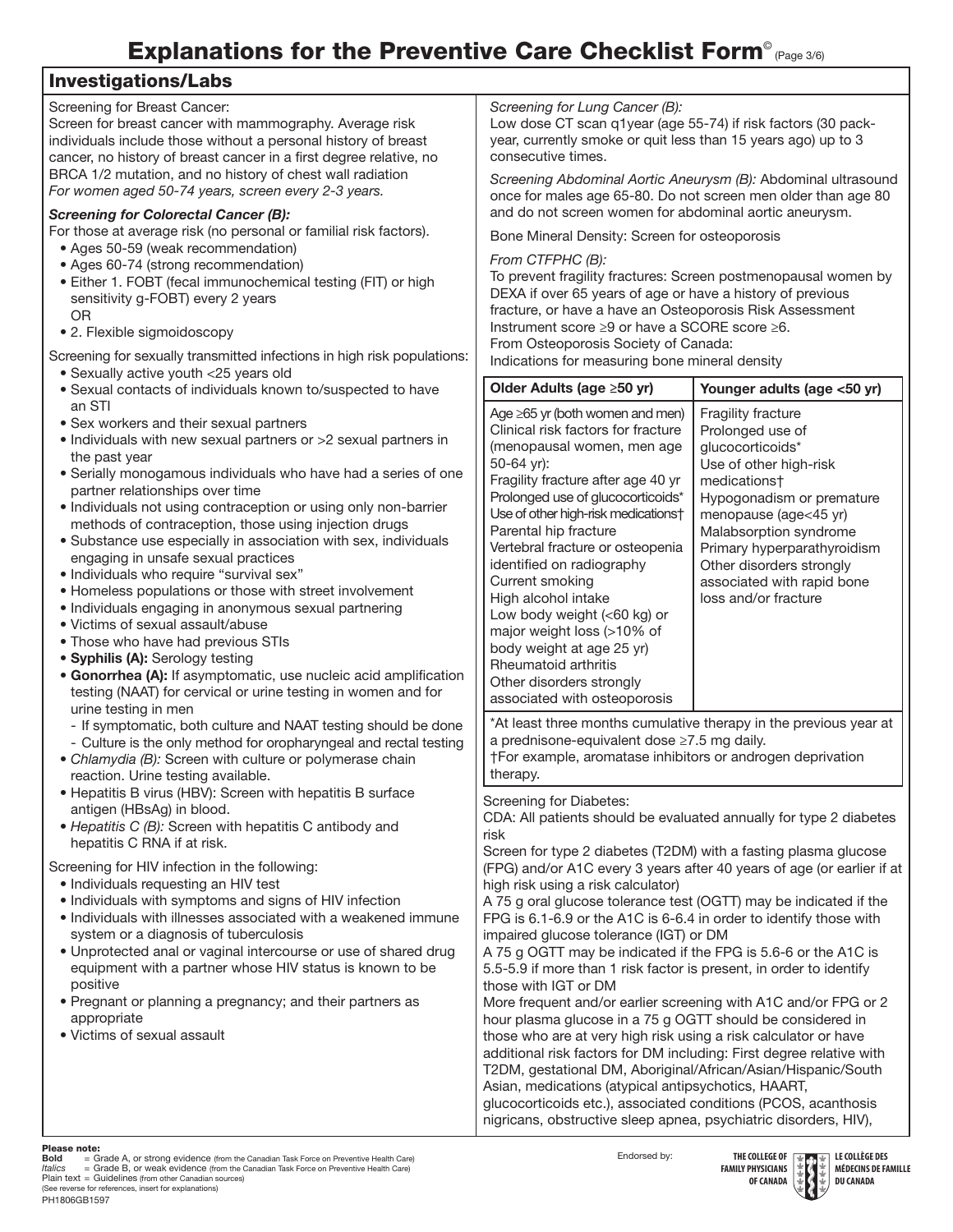# Explanations for the Preventive Care Checklist Form<sup>®</sup> (Page 4/6)

#### Investigations/Labs cont'd

| delivered a macrosomic infant, impaired fasting glucose (IFG)/IGT/<br>A1C 6-6.4, end-organ damage (micro or macrovascular                                                                                                                                                                                                                                                                                                                                                                                                                                                                                                                                                                                                                                                                                                                                                                                                                                                                                                                                                                                                                                                                                                                                                                                                                                                                                                                                                                                                                                                                                                                                                    | Level of I                                                                                                                                                                                                                                          |
|------------------------------------------------------------------------------------------------------------------------------------------------------------------------------------------------------------------------------------------------------------------------------------------------------------------------------------------------------------------------------------------------------------------------------------------------------------------------------------------------------------------------------------------------------------------------------------------------------------------------------------------------------------------------------------------------------------------------------------------------------------------------------------------------------------------------------------------------------------------------------------------------------------------------------------------------------------------------------------------------------------------------------------------------------------------------------------------------------------------------------------------------------------------------------------------------------------------------------------------------------------------------------------------------------------------------------------------------------------------------------------------------------------------------------------------------------------------------------------------------------------------------------------------------------------------------------------------------------------------------------------------------------------------------------|-----------------------------------------------------------------------------------------------------------------------------------------------------------------------------------------------------------------------------------------------------|
| complications), vascular risk factors (HDL <1 in men or <1.3 in<br>women, TG >1.7, hypertension, overweight, abdominal obesity),<br>other secondary causes<br>A1C ≥6.5%, FPG ≥7 mmol/L or 2 hour plasma glucose in a 75 g<br>OGTT ≥11.1 mmol/L is diagnostic for diabetes**<br>From CTFPHC: For adults at high risk of DM (determined with a<br>validated risk calculator), screen every 3-5 years with A1C<br>For adults at very high risk of DM (determined with a validated risk<br>calculator), screen annually with A1C<br>Recommend risk calculation every 3-5 years<br>A1C is the preferred test, but FPG or OGTT are acceptable<br>alternatives<br>Validated risk calculators include the FINDRISC (the Finnish<br>Diabetes Risk Score) or CANRISK (the Canadian Diabetes Risk<br>Assessment Questionnaire):<br>Link to FINRISK:<br>Canadiantaskforce.ca/perch/resources/d-patient-findrisc.pdf<br>Link to CANRISK:<br>Canadiantaskforce.ca/perch/resources/canrisk-eng.pdf                                                                                                                                                                                                                                                                                                                                                                                                                                                                                                                                                                                                                                                                                          | High<br>$(10 \text{ year})$<br>or clinica<br>atheroscl<br>diabetes<br>duration<br>>30 year<br>with age<br>or preser<br>microvas<br>disease,<br>kidney di<br>risk hype<br>Intermed<br>$(10 \text{ year})$<br>$<$ 20%)                                |
| Screen for Dyslipidemia:<br>Lipid profile (LDL, HDL, TG, non-HDL) for men age ≥40 years and<br>women aged >40 years or postmenopausal. Optional screening<br>with Apo-B or urine ACR (if eGFR <60, hypertension, DM).<br>Consider earlier screening in ethnic groups at increased risk (South<br>Asians or First Nations). Screen all individuals with the following<br>conditions regardless of age: smoker, diabetes, hypertension,<br>family history of premature cardiovascular disease or<br>hyperlipidemia, erectile dysfunction, chronic kidney disease,<br>inflammatory disease (rheumatoid arthritis, systemic lupus<br>erythematosus, psoriatic arthritis, ankylosing spondylitis,<br>inflammatory bowel disease) HIV, COPD, clinical evidence of<br>atherosclerosis or abdominal aneurysm, clinical manifestations of<br>hyperlipidemia or BMI>27<br>Screening and Framingham risk assessment should be completed<br>every 5 years (if 10 year risk <5%) or yearly (if 10 year risk ≥5%) for<br>men age 40-75 years and for women age 50-75 years. Double the<br>percent risk when there is a positive family history of premature<br>cardiovascular disease (first degree relative <55 years if male and<br>$<$ 65 years if female)<br>Complete a risk assessment whenever a patient's expected risk<br>status changes<br>Younger individuals with at least 1 risk factor for premature<br>cardiovascular disease might also benefit from a risk assessment<br>to motivate them to improve their lifestyle<br>Calculate and discuss a patient's "Cardiovascular Age" to improve<br>likelihood that patients will reach targets:<br>http://cvage.ca/index.en.html | Low<br>(10 year i<br>*eGFR $\leq 4$<br>ACR $\geq$ 3 m<br>**Hyperter<br>cholesterc<br>history of<br>microalbu<br>Consider s<br>candidate<br>treatment<br>Consider :<br>risk 5-9%)<br>(premature<br>descent o<br>NB. These<br>urine ACR<br>exercise s |

| Level of Risk                                                                                                                                                                                                                                                                 | Consider Treatment if:                                                           | <b>Treatment Targets</b>                                                                                                                               |
|-------------------------------------------------------------------------------------------------------------------------------------------------------------------------------------------------------------------------------------------------------------------------------|----------------------------------------------------------------------------------|--------------------------------------------------------------------------------------------------------------------------------------------------------|
| High<br>(10 year risk $\geq$ 20%<br>or clinical<br>atherosclerosis. AAA.<br>diabetes $>15$ years<br>duration and age<br>>30 years, diabetes<br>with age $>40$ years<br>or presence of<br>microvascular<br>disease, high risk<br>kidney disease*, high<br>risk hypertension**) | Consider treatment<br>in all patients                                            | $LDL-C \leq 2$ mmol/L<br>or $\geq 50\%$ reduction<br>$in$ $IDI$ - $C$<br>Alternative targets:<br>ApoB $\leq$ 0.8 g/L<br>Non-HDL-C $\leq$ 2.6<br>mmol/L |
| Intermediate<br>(10 year risk 10 to<br>$<$ 20%)                                                                                                                                                                                                                               | LDL-C $\geq$ 3.5 mmol/L<br>or ApoB ≥1.2 g/L or<br>non-HDL-C $\geq$ 4.3<br>mmol/L | $LDL-C \leq 2$ mmol/L<br>or $\geq 50\%$ reduction<br>in LDL-C<br>Alternative targets:<br>ApoB $\leq$ 0.8 g/L<br>Non-HDL-C $\leq$ 2.6<br>mmol/l         |
| l ow<br>(10 year risk <10%)                                                                                                                                                                                                                                                   | LDL-C $\geq$ 5 mmol/L or<br>evidence of genetic<br>dyslipidemia                  | $\geq$ 50% reduction<br>in LDL-C                                                                                                                       |

5 mL/min, ACR ≥30 mg/mmol or eGFR ≤60 mL/min + g/mmol

nsion +3 of: male, age >55 years, smoking, total ol/HDL-C ratio >6, left ventricular hypertrophy, family premature cardiovascular disease, ECG abnormalities, minuria

secondary testing in intermediate risk patients not s for treatment based on conventional risk factors or if decisions are uncertain

secondary testing in a subset of low risk patients (10 year for whom further risk assessment is indicated e family history of CAD, abdominal obesity, South Asian r IGT)

tests are considered optional and could include A1C, l, hs-CRP, ABI (if suspect peripheral vascular disease), tress test

**Bold**<br>*Italics* PH1806GB1597 **Bold** = Grade A, or strong evidence (from the Canadian Task Force on Preventive Health Care)<br>*Italics* = Grade B, or weak evidence (from the Canadian Task Force on Preventive Health Care) Plain text = Guidelines (from other Canadian sources) (See reverse for references, insert for explanations)

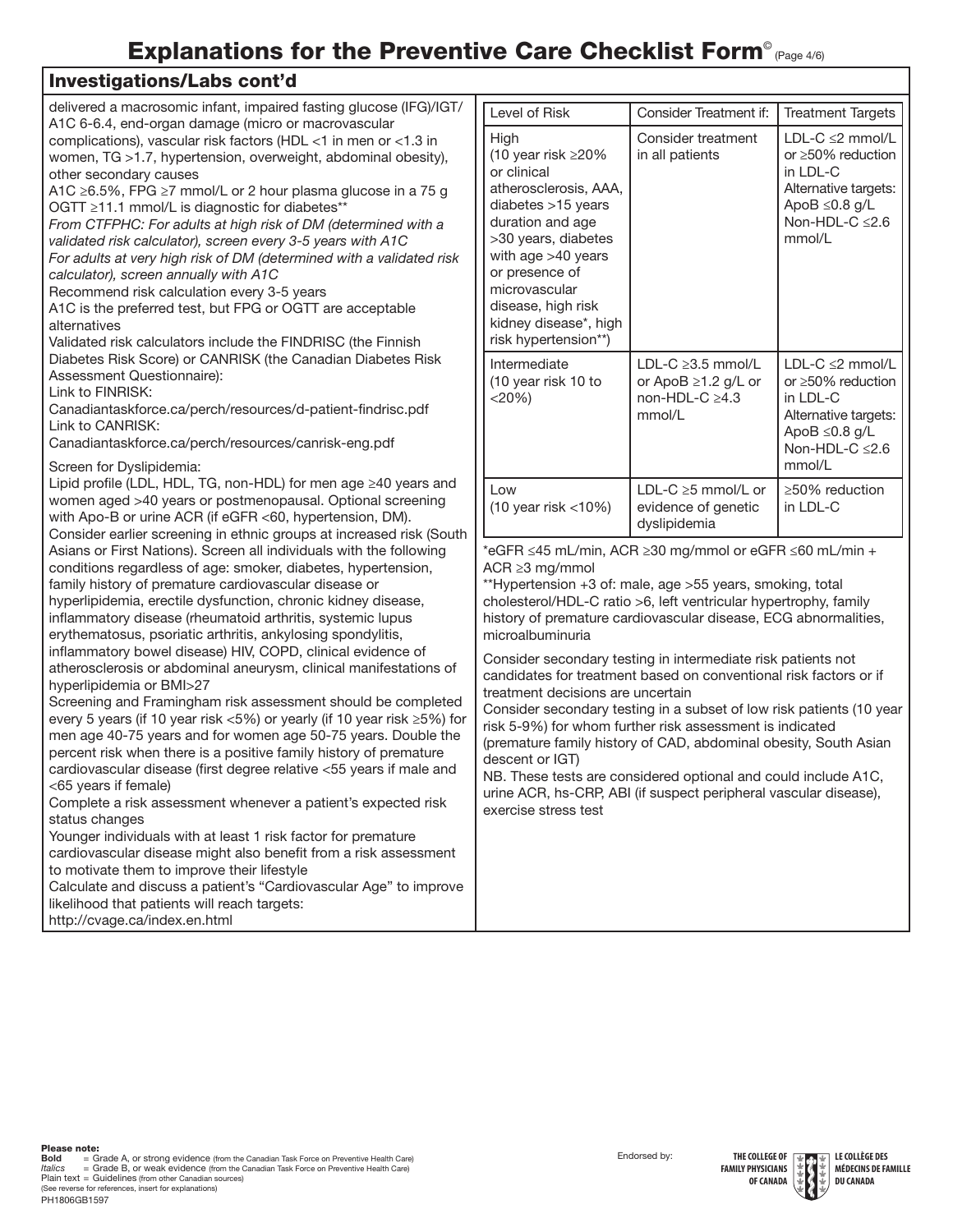# Explanations for the Preventive Care Checklist Form<sup>®</sup> (Page 5/6)

| <b>Immunizations</b>                                                                                                                                                                                                                                                                                                                                                                                                                                                                                                                                                                                                                                                                                                                                                                                                                                                                                                                                                                                                                                                                                                                                                                                                                                                                                                                                                                                                                                                                                                                                                                                                                                                                                                                                                                                   |                                                                                                                                                                                                                                                                                                                                                                                                                                                                                                                                                                                                                                                                                                                                                                                      |
|--------------------------------------------------------------------------------------------------------------------------------------------------------------------------------------------------------------------------------------------------------------------------------------------------------------------------------------------------------------------------------------------------------------------------------------------------------------------------------------------------------------------------------------------------------------------------------------------------------------------------------------------------------------------------------------------------------------------------------------------------------------------------------------------------------------------------------------------------------------------------------------------------------------------------------------------------------------------------------------------------------------------------------------------------------------------------------------------------------------------------------------------------------------------------------------------------------------------------------------------------------------------------------------------------------------------------------------------------------------------------------------------------------------------------------------------------------------------------------------------------------------------------------------------------------------------------------------------------------------------------------------------------------------------------------------------------------------------------------------------------------------------------------------------------------|--------------------------------------------------------------------------------------------------------------------------------------------------------------------------------------------------------------------------------------------------------------------------------------------------------------------------------------------------------------------------------------------------------------------------------------------------------------------------------------------------------------------------------------------------------------------------------------------------------------------------------------------------------------------------------------------------------------------------------------------------------------------------------------|
| Tetanus (A):<br>• Routine booster doses every 10 years if had primary series<br>• Adults without a primary series need three doses.<br>. Primary adult series are given at time 0, 1-2 months, and<br>6-12 months.<br>Polio:                                                                                                                                                                                                                                                                                                                                                                                                                                                                                                                                                                                                                                                                                                                                                                                                                                                                                                                                                                                                                                                                                                                                                                                                                                                                                                                                                                                                                                                                                                                                                                           | <b>Others</b><br>• people who provide essential community services<br>· people in direct contact during culling operations with poultry<br>infected with avian influenza<br>• healthy persons aged 5-64 years who do not have<br>contraindications to influenza vaccine are encouraged to be                                                                                                                                                                                                                                                                                                                                                                                                                                                                                         |
| Give a primary series for previously unimmunized adults when a<br>primary series of tetanus and diphtheria toxoid-containing vaccine<br>is being given or with routine tetanus and diphtheria-toxoid<br>containing vaccine booster doses                                                                                                                                                                                                                                                                                                                                                                                                                                                                                                                                                                                                                                                                                                                                                                                                                                                                                                                                                                                                                                                                                                                                                                                                                                                                                                                                                                                                                                                                                                                                                               | vaccinated<br>Rubella:<br>Give 1 dose to all susceptible adults. If vaccination is indicated,<br>pregnant women should be immunized after delivery.                                                                                                                                                                                                                                                                                                                                                                                                                                                                                                                                                                                                                                  |
| <b>Pneumococcal vaccine (A):</b> To all persons age >65 receive one<br>dose pneumococcal-23 vaccine. May give an additional dose of<br>the pneumococcal-C-13 vaccination at a different time if patient is<br>high risk such as smokers, patients with alcoholism, patients who<br>are homeless and those with chronic medical conditions                                                                                                                                                                                                                                                                                                                                                                                                                                                                                                                                                                                                                                                                                                                                                                                                                                                                                                                                                                                                                                                                                                                                                                                                                                                                                                                                                                                                                                                              | Measles & Mumps:<br>Give 1 dose to susceptible adults born in or after 1970. If born<br>before 1970 consider them to be immune, unless high risk<br>(eg. health care provider).                                                                                                                                                                                                                                                                                                                                                                                                                                                                                                                                                                                                      |
| • Annually immunize the following:<br><b>Influenza Vaccine (A)</b><br>People at high risk of influenza-related complications or<br>hospitalization<br>Adults (including pregnant women) and children with the following<br>chronic health conditions:<br>• cardiac or pulmonary disorders (including bronchopulmonary<br>dysplasia, cystic fibrosis and asthma)<br>· diabetes mellitus and other metabolic diseases<br>• cancer, immune compromising conditions (due to underlying<br>disease and/or therapy)<br>• renal disease<br>• anemia or hemoglobinopathy<br>• conditions that compromise the management of respiratory<br>secretions and are associated with an increased risk of aspiration<br>• morbid obesity (BMI ≥40)<br>• children and adolescents with conditions treated for long<br>periods with acetylsalicylic acid<br>• people of any age who are residents of nursing homes and<br>other chronic care facilities<br>$\bullet$ people $\geq$ 65 years of age<br>• all children 6 to 59 months of age<br>• healthy pregnant women<br>• Aboriginal Peoples<br>People capable of transmitting influenza to those at high risk<br>• health care and other care providers in facilities and community<br>settings who, through their activities, are capable of transmitting<br>influenza to those at high risk of influenza complications.<br>• household contacts (adults and children) of individuals at high<br>risk of influenza-related complications (whether or not the<br>individual at high risk has been immunized):<br>• household contacts of individuals at high risk, as listed in the<br>section above<br>• household contacts of infants <6 months of age as these<br>infants are at high risk of complications from influenza but<br>cannot receive influenza vaccine | Varicella:<br>Susceptible adults should receive 2 doses. Routine testing is not<br>advised.<br>Human Papillomavirus:<br>Women up to age 45 (any of HPV-2, HPV-4 and HPV-9 vaccine).<br>Men up to age 26, men who have sex with men (either HPV-4 or<br>HPV-9 vaccines).<br>Pertussis<br>Single dose of acellular pertussis vaccine to all adults who have<br>not received a dose in the past.<br>Adults who will be in close contact to young infants should be<br>immunized as soon as possible.<br>Vaccinate in every pregnancy,<br>Meningococcal vaccine:<br>Adults up to and including 24 years of age if not immunized in<br>adolescence should receive 1 dose.<br>Herpes zoster vaccine:<br>For $\geq$ 50 years, 2 doses of recombinant zoster vaccine 2 to 6<br>months apart. |
| • members of a household expecting a newborn during the<br>influenza season<br>• those providing regular child care to children ≤59 months of<br>age, whether in or out of the home<br>• those who provide services within closed or relatively closed<br>settings to persons at high risk (e.g. crew on a ship)                                                                                                                                                                                                                                                                                                                                                                                                                                                                                                                                                                                                                                                                                                                                                                                                                                                                                                                                                                                                                                                                                                                                                                                                                                                                                                                                                                                                                                                                                       |                                                                                                                                                                                                                                                                                                                                                                                                                                                                                                                                                                                                                                                                                                                                                                                      |

**Please note:**<br>**Bold = Gr**ade A, or strong evidence (from the Canadian Task Force on Preventive Health Care)<br>*Italics* = Grade B, or weak evidence (from the Canadian Task Force on Preventive Health Care)<br>Plain text = Guide PH1806GB1597